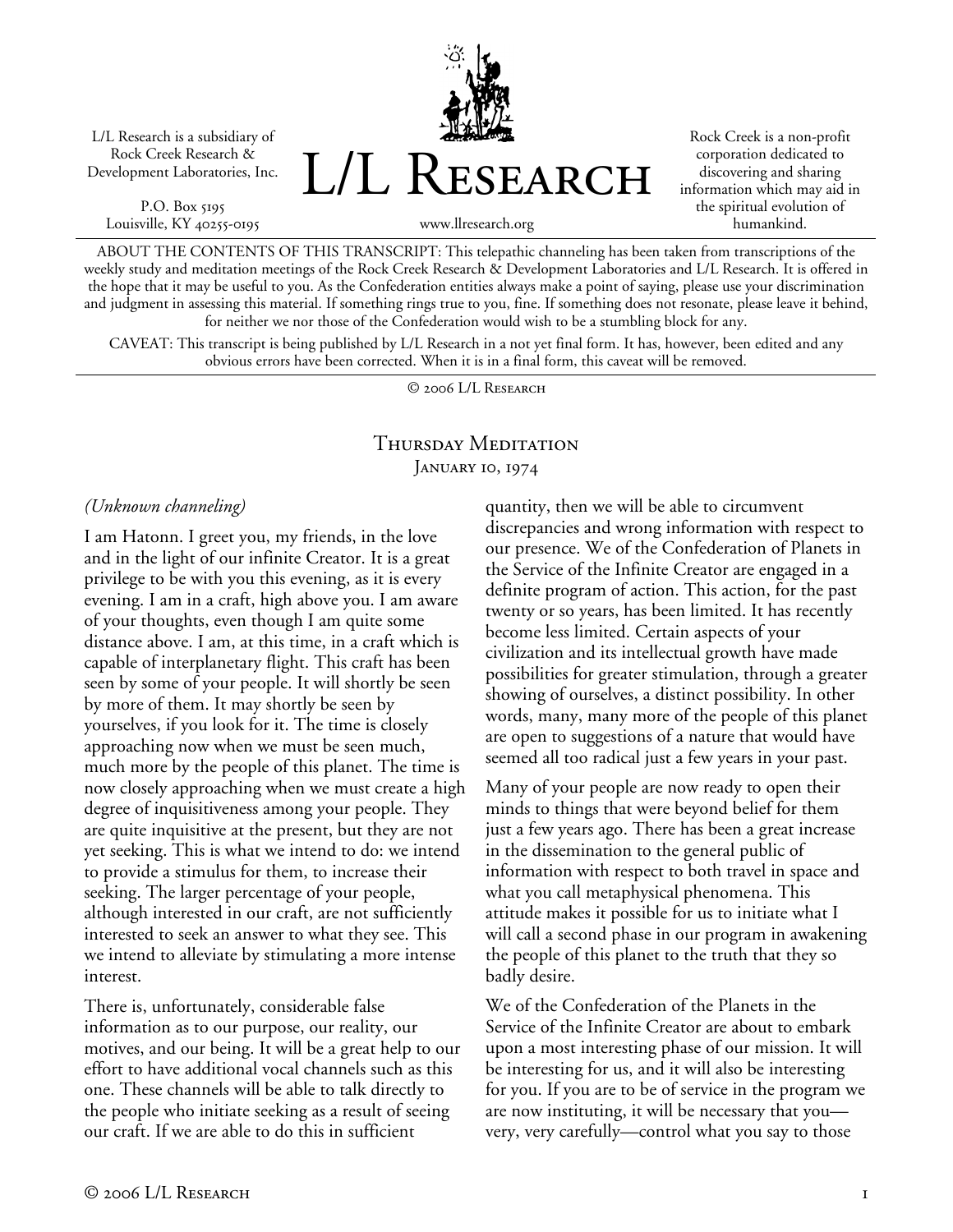who seek from you, and it will also be necessary that you are very careful about the way that you act. In this way, you can be of maximum service. It has been said in your language, "Physician, heal thyself." If you do not demonstrate in your daily living an understanding of the teachings of those of the Confederation who profess the understanding of the way of the Creator, then you will not be of as much service in your attempts to help enlighten your people as you would be if you would so demonstrate this knowledge.

We of the Confederation of Planets in the Service of the Infinite Creator are most eager to join with you who dwell upon the surface of this planet in bringing this light and this love to the people who so much desire it. There are, of course, those upon your surface at this time who do not desire this light or this love. At this particular time, we cannot do anything for those who do not desire this, for they will not believe what is given to them. There will be no way, in this case, to help them, for it is a necessary fact of the mechanism of this creation that the individual must evolve within himself an understanding of its working.

For this reason, we have been very, very careful about contacts, and for this reason, we have been very, very careful about arousing too much attention with respect to our craft in your atmosphere. There are, however, at this time, enough seeking what should be given unto them for us to take what I will call a more drastic action. You must, I am afraid, be a little patient, for this will not take place overnight. But I will assure you that in a very short period of time, there will be considerable activity with respect to our presence, and considerable awareness of this form of contact. At this time, those of you who can serve us will have a great duty to perform, for you will, like us at that time, be actively and directly in the service of our infinite Creator.

Join with us, members of the Confederation of Planets in His service, to act as a steppingstone from the darkness that now abounds upon your planet to the light that is so ever present in this infinite creation.

I am very privileged to have spoken with you this evening. I am Hatonn. I will leave you in the love and the light of our infinite Father. Adonai, my friends. Adonai borragus.

I am Oxal. I am with this instrument. I have for you a little story. I greet you, my friends, in the love and in the light of our infinite Creator.

I am at this time in the room here with you. If you look, you can see me, but I am afraid that you have not totally learned to look. Be patient, and you will see me. I am Oxal. It is really a very great privilege to be with you here. And it is, I must assure you, an extremely interesting and glorious thing to do, to be able to be in this place at this time. We of the Confederation are constantly moving about with your people, moving into their homes and industries, offices, wherever they my be. We do not intend to snoop, my friends, but it is necessary to know what is happening upon your surface, and what is going on, you might say, in the minds of your people. For this reason, those of us who are so able to do this are constantly moving about on the surface of your planet. We are called to instruments such as this one by a so-called direct telepathic thought. This is the way that you explain it in your language. We do not think of it this way. We do not think of it [as] a possibility of separation. Since the creation, my friends, is one thing, it is very difficult for us to suppose that you could separate mind.

We share a mind, my friends. The people of your planet have simply, for quite some period in the past, denied this possibility of sharing. This is the natural way for things to be, my friends. It is very natural that we should share a single mind, as we share everything.

As I was saying, I am here with you in this room now, and since I am sharing with you your minds, I am sharing with you your thoughts. It is apparent to me that each of you is somewhat confused about certain things that we intend. Do not let this trouble you, my friends, because certain things are very difficult to understand from your perspective at this particular time. I can tell you, however, that we intend to do everything that you have been told tonight. We definitely intend to awaken the people of your planet. We have gained enough knowledge in the way that I have spoken of about the actions and thinking of the people of your planet to know them almost as well as we know ourselves. We have spent considerable time studying the people of this planet, and we have found that there are a reasonably large number of them that can join us in

*(Pause)*